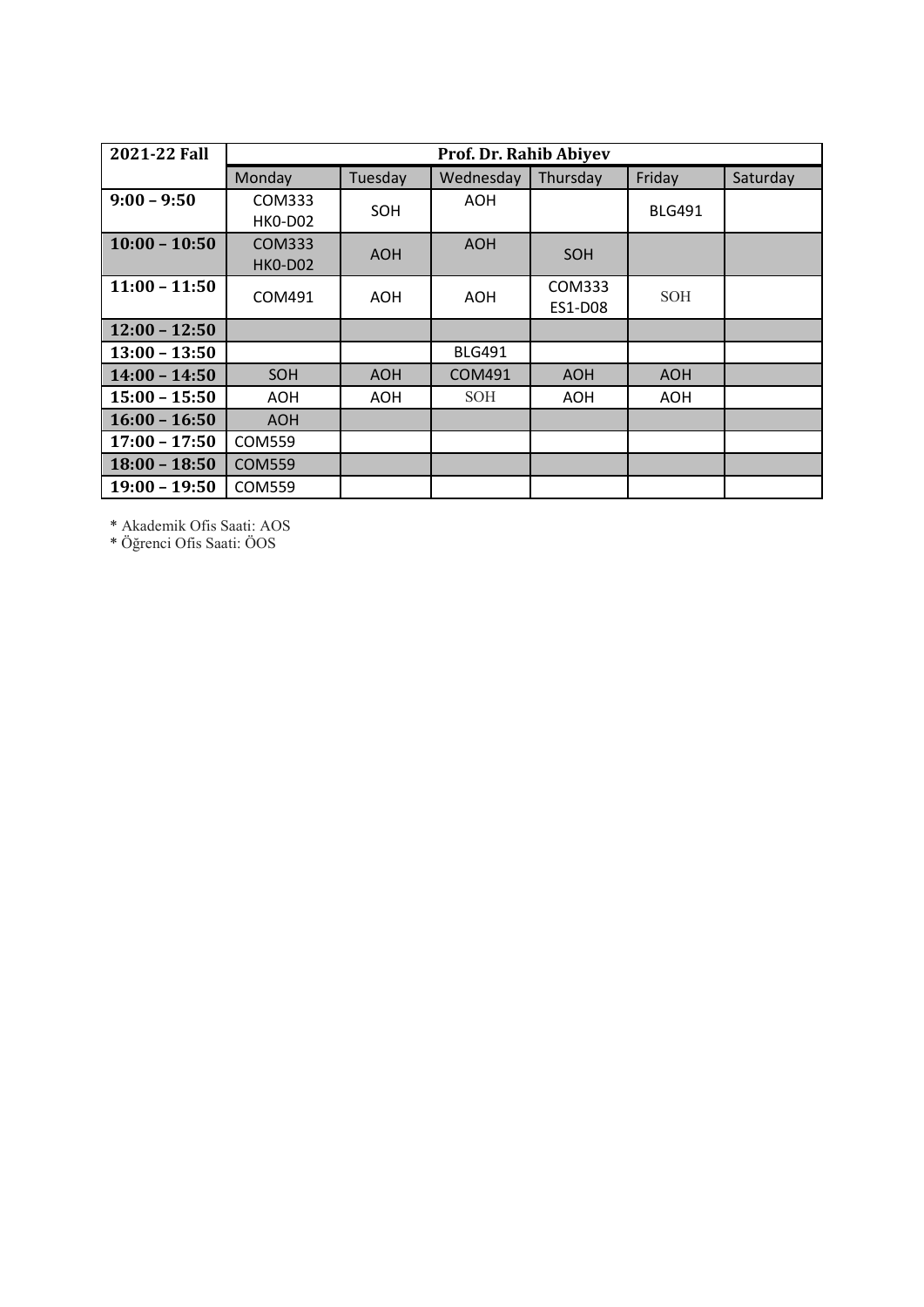| 2021-22            |               |               |               | <b>Umit İlhan</b> |            |          |
|--------------------|---------------|---------------|---------------|-------------------|------------|----------|
| <b>Spring</b>      | Monday        | Tuesday       | Wednesday     | Thursday          | Friday     | Saturday |
| $9:00 -$<br>9:50   |               |               |               |                   |            |          |
| $10:00 -$<br>10:50 |               |               | <b>ECC202</b> |                   |            |          |
| $11:00 -$<br>11:50 | <b>COM490</b> | <b>ECC202</b> | <b>ECC202</b> | SOH               |            |          |
| $12:00 -$<br>12:50 | <b>COM490</b> | <b>ECC202</b> |               |                   |            |          |
| $13:00 -$<br>13:50 |               |               |               | <b>ECC002</b>     |            |          |
| $14:00 -$<br>14:50 | SOH           | SOH           | SOH           | <b>ECC202</b>     |            |          |
| $15:00 -$<br>15:50 |               |               |               |                   | SOH        |          |
| $16:00 -$<br>16:50 |               |               |               |                   |            |          |
| $17:00 -$<br>17:50 |               |               |               |                   |            |          |
| $18:00 -$<br>18:50 | <b>AOH</b>    | <b>AOH</b>    | <b>AOH</b>    | <b>AOH</b>        | <b>AOH</b> |          |
| $19:00 -$<br>19:50 | <b>AOH</b>    | <b>AOH</b>    | <b>AOH</b>    | <b>AOH</b>        | <b>AOH</b> |          |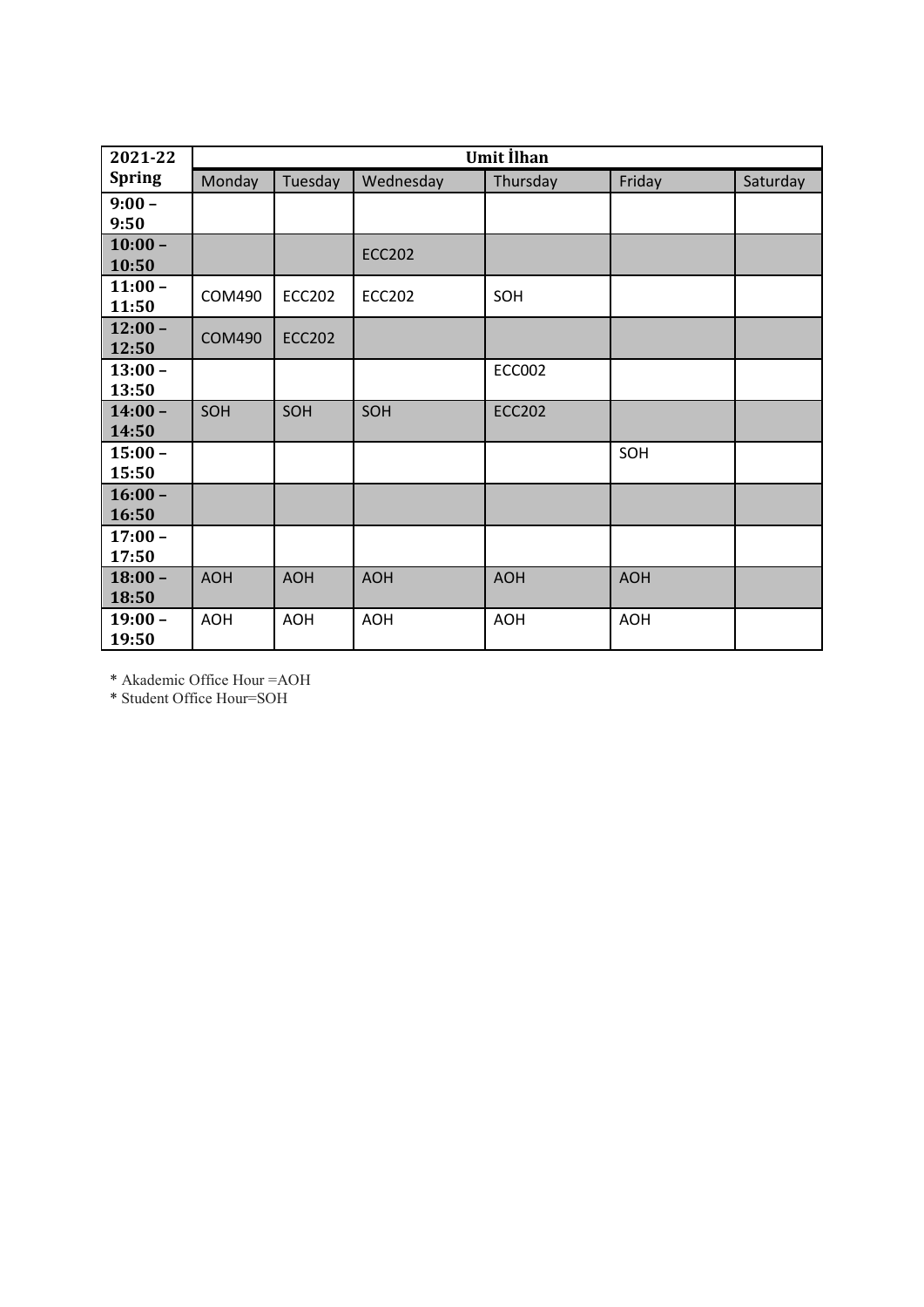| <b>Spring 2021-</b> |               |            |                    | Prof. Dr. Adil Amirjanov |                    | Saturday |  |  |  |  |
|---------------------|---------------|------------|--------------------|--------------------------|--------------------|----------|--|--|--|--|
| 22                  | <b>Monday</b> | Tuesday    | Wednesday          | Thursday                 | Friday             |          |  |  |  |  |
| $9:00 - 9:50$       |               |            |                    |                          |                    |          |  |  |  |  |
| $10:00 - 10:50$     |               | <b>AOH</b> |                    |                          |                    |          |  |  |  |  |
| $11:00 - 11:50$     | COM500        | <b>AOH</b> | ECC409 Online      | <b>AOH</b>               | SOH                |          |  |  |  |  |
| $12:00 - 12:50$     | <b>AOH</b>    | <b>AOH</b> | ECC409 Online      | SOH                      | <b>ECC003 ES 1</b> |          |  |  |  |  |
|                     |               |            |                    |                          | D <sub>07</sub>    |          |  |  |  |  |
| $13:00 - 13:50$     | SOH           | <b>AOH</b> | SOH Online         | <b>AOH</b>               | <b>ECC003 ES 1</b> |          |  |  |  |  |
|                     |               |            |                    |                          | D07                |          |  |  |  |  |
| $14:00 - 14:50$     |               | SOH        | <b>ECC003 ES 1</b> | <b>AOH</b>               | <b>AOH</b>         |          |  |  |  |  |
|                     |               |            | <b>D07</b>         |                          |                    |          |  |  |  |  |
| $15:00 - 15:50$     |               |            | AOH                |                          |                    |          |  |  |  |  |
| $16:00 - 16:50$     |               |            |                    | <b>COM600</b>            |                    |          |  |  |  |  |
| $17:00 - 17:50$     |               |            |                    | COM514 Lab               |                    |          |  |  |  |  |
|                     |               |            |                    | 14                       |                    |          |  |  |  |  |
| $18:00 - 18:50$     |               |            |                    | COM514 Lab               |                    |          |  |  |  |  |
|                     |               |            |                    | 14                       |                    |          |  |  |  |  |
| $19:00 -$           |               |            |                    | COM514 Lab               |                    |          |  |  |  |  |
| 19:50               |               |            |                    | 14                       |                    |          |  |  |  |  |

\*AOH: Academic Office Hour

\*SOH: Student Office Hour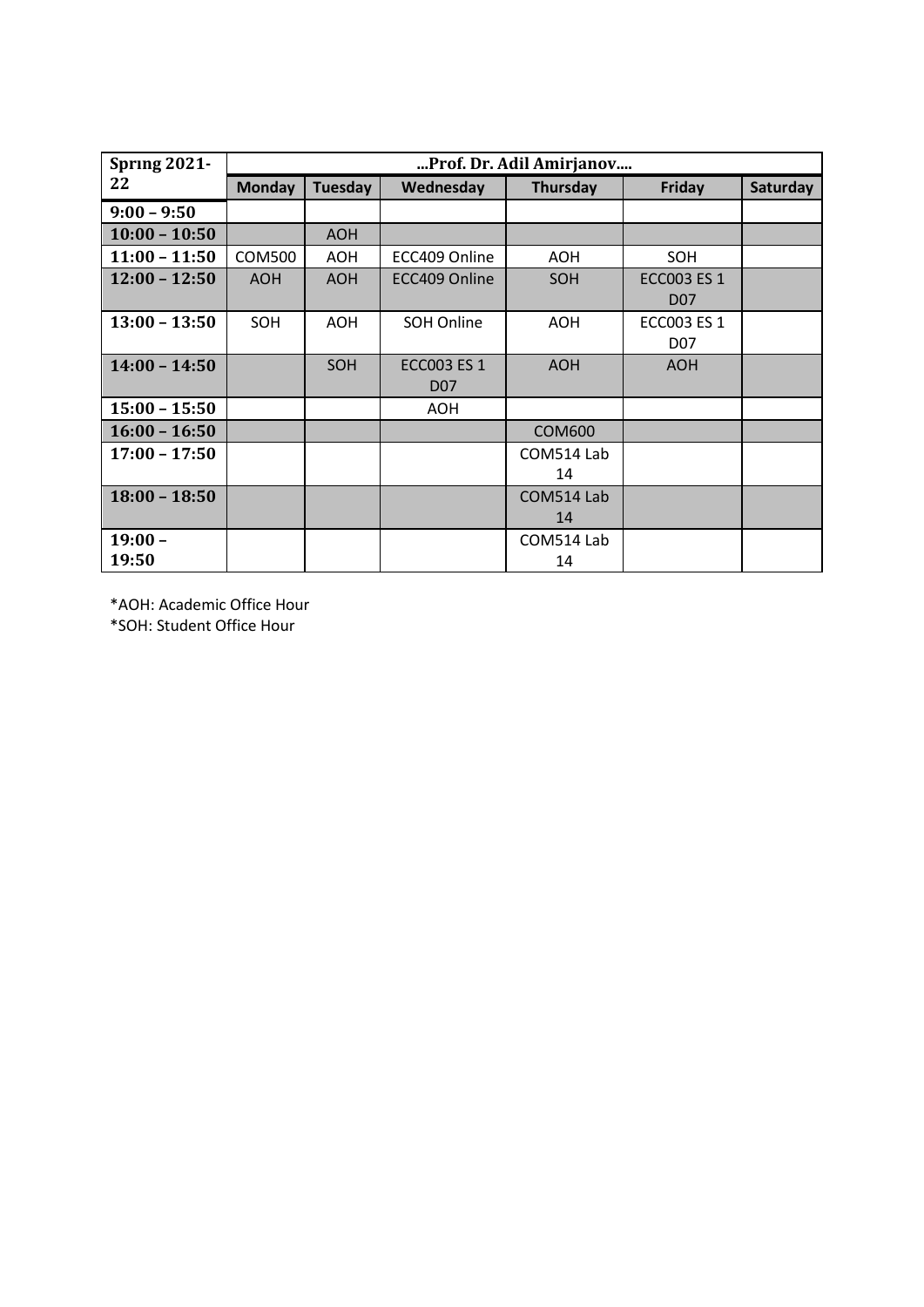| 2021-22            |                                |                                  | Assoc Prof Dr Melike Şah Direkoğlu      |                                |                                          |          |
|--------------------|--------------------------------|----------------------------------|-----------------------------------------|--------------------------------|------------------------------------------|----------|
| <b>Spring</b>      | Monday                         | Tuesday                          | Wednesday                               | Thursday                       | Friday                                   | Saturday |
| $9:00 - 9:50$      |                                | MOD001<br>EZ 0 D03               | <b>AOH</b>                              | ECC001 (G1)<br>EZ 2 D01        | SOH                                      |          |
| $10:00 - 10:50$    | SOH                            | <b>MOD001</b><br><b>EZ 0 D03</b> | SOH                                     | ECC001 (G1)<br><b>EZ 2 D01</b> | <b>ECC001</b><br>(G2)<br><b>ES 1 D08</b> |          |
| $11:00 - 11:50$    | ECC001 (G1)<br>EZ 2 D01        | SOH                              | <b>MOD001</b><br>EZ 3 D01               | SOH                            | <b>ECC001</b><br>(G2)<br><b>ES 1 D08</b> |          |
| $12:00 - 12:50$    | ECC001 (G1)<br><b>EZ 2 D01</b> |                                  | <b>MOD001</b><br>EZ 3 D01               | <b>AOH</b>                     | <b>AOH</b>                               |          |
| $13:00 - 13:50$    |                                | <b>AOH</b>                       | <b>AOH</b>                              | <b>AOH</b>                     | <b>AOH</b>                               |          |
| $14:00 - 14:50$    | <b>AOH</b>                     | <b>AOH</b>                       | <b>AOH</b>                              | <b>AOH</b>                     | <b>AOH</b>                               |          |
| $15:00 - 15:50$    | ECC001 (G2)<br><b>ES 2 D06</b> | <b>AOH</b>                       | <b>AOH</b>                              | <b>AOH</b>                     | <b>AOH</b>                               |          |
| $16:00 - 16:50$    | ECC001 (G2)<br><b>ES 2 D06</b> |                                  |                                         |                                |                                          |          |
| $17:00 - 17:50$    |                                |                                  | <b>COM556</b><br>Innovasyon<br>$Lab-14$ |                                |                                          |          |
| $18:00 - 18:50$    |                                |                                  | <b>COM556</b><br>Innovasyon<br>$Lab-14$ |                                |                                          |          |
| $19:00 -$<br>19:50 |                                |                                  | <b>COM556</b><br>Innovasyon<br>$Lab-14$ |                                |                                          |          |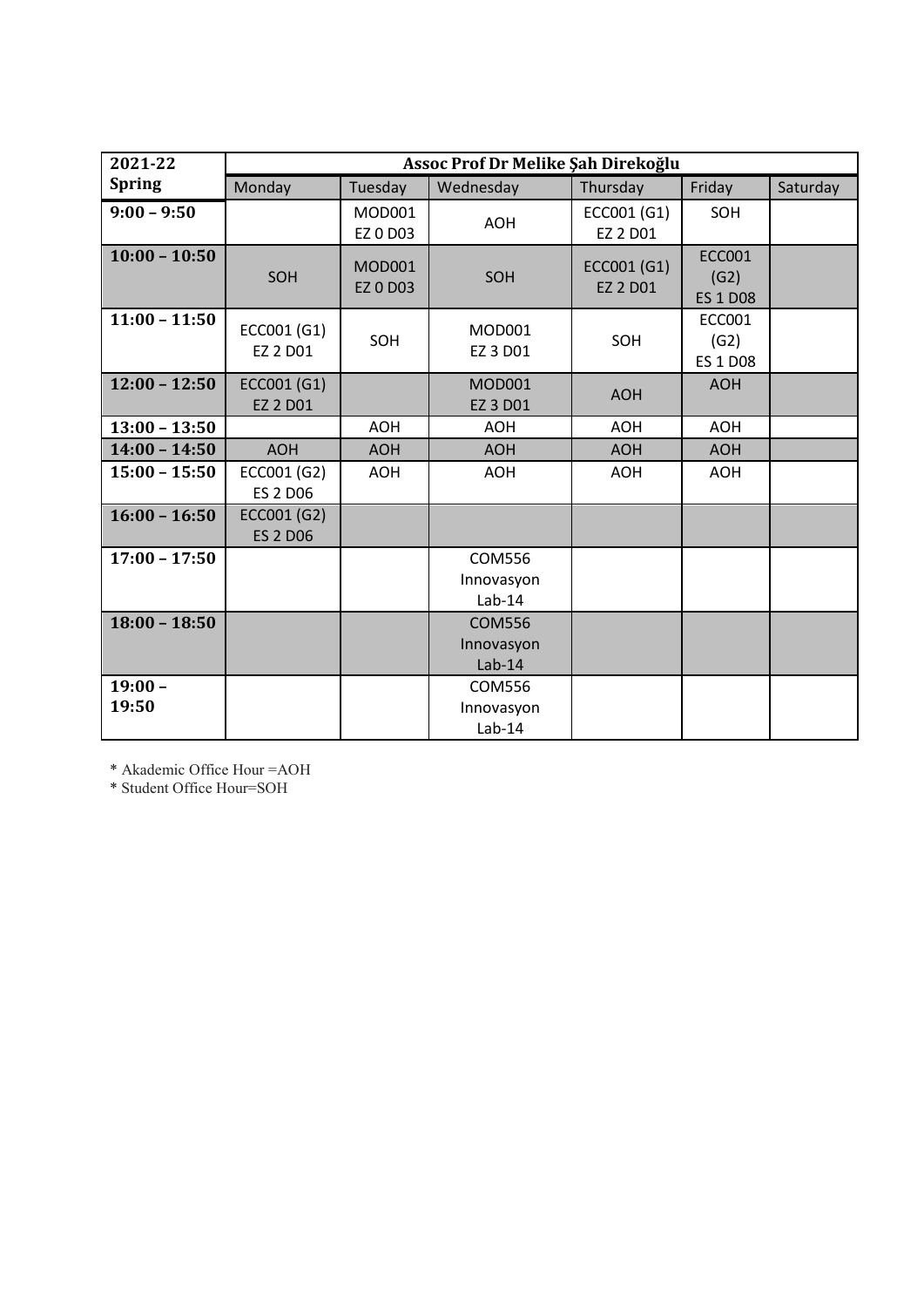| 2021-22 Spring  |                                  |                                  | <b>Kaan Uyar</b>                 |                                |                                  |
|-----------------|----------------------------------|----------------------------------|----------------------------------|--------------------------------|----------------------------------|
|                 | Monday                           | Tuesday                          | Wednesday                        | Thursday                       | Friday                           |
| $9:00 - 9:50$   | <b>AOH</b>                       | <b>AOH</b>                       | <b>AOH</b>                       | MOD203<br><b>HK0D01</b>        | <b>AOH</b>                       |
| $10:00 - 10:50$ | <b>AOH</b>                       | <b>MOD203</b><br><b>HK3D01</b>   | <b>AOH</b>                       | <b>MOD203</b><br><b>HK0D01</b> | SOH                              |
| $11:00 - 11:50$ | <b>ECC203</b><br>Online          | M0D203<br><b>HK3D01</b>          | <b>AOH</b>                       | SOH                            | <b>ECC006</b><br>Lab 14 (IN      |
| $12:00 - 12:50$ | <b>ECC203</b><br>Online          |                                  | <b>AOH</b>                       |                                | <b>ECC006</b><br>Lab 14 (IN      |
| $13:00 - 13:50$ | SOH                              | M0D301<br><b>ES 2 D11</b>        | M0D301<br><b>ES 2 D08</b>        | <b>ECC203</b><br>Online        |                                  |
| $14:00 - 14:50$ |                                  | <b>MOD301</b><br><b>ES 2 D11</b> | SOH                              | <b>ECC203</b><br>Online        |                                  |
| $15:00 - 15:50$ | <b>ECC006</b><br><b>VT 3 D02</b> | SOH                              | <b>ECC301</b><br><b>EZ0D04</b>   | <b>AOH</b>                     | <b>ECC301</b><br><b>EZ 2 D01</b> |
| $16:00 - 16:50$ |                                  |                                  | <b>ECC301</b><br><b>EZ 0 D04</b> | <b>AOH</b>                     | <b>ECC301</b><br><b>EZ 2 D01</b> |
| $17:00 - 17:50$ |                                  |                                  |                                  |                                |                                  |
| $18:00 - 18:50$ |                                  |                                  |                                  |                                |                                  |
| $19:00 - 19:50$ |                                  |                                  |                                  |                                |                                  |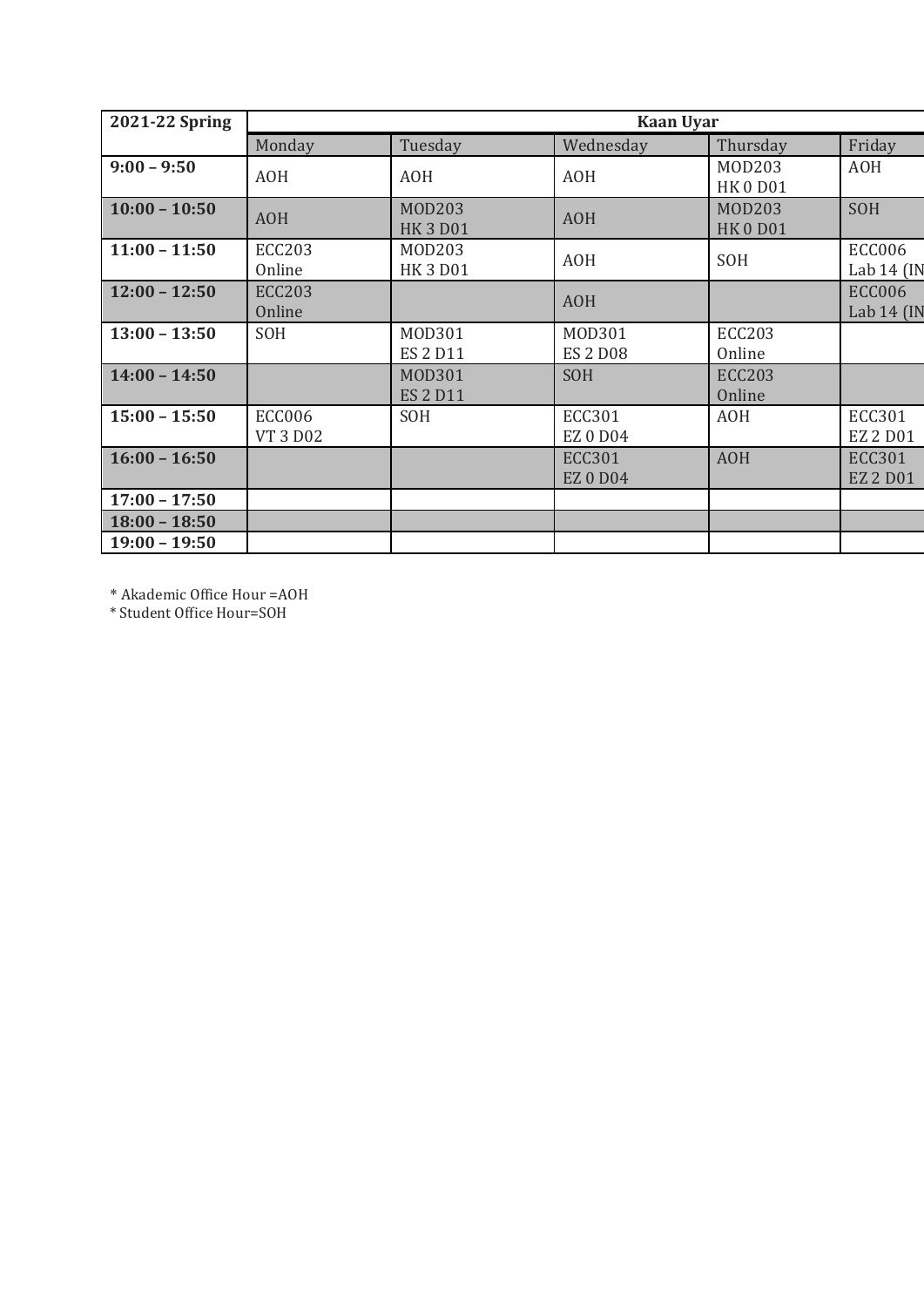| 2021-22         |                         |                                  | <b>Elbrus Imanov</b>                 |                          |                                        |          |
|-----------------|-------------------------|----------------------------------|--------------------------------------|--------------------------|----------------------------------------|----------|
| <b>Spring</b>   | Monday                  | Tuesday                          | Wednesday                            | Thursday                 | Friday                                 | Saturday |
| $9:00 - 9:50$   | <b>ECC407</b><br>Online | <b>AOH</b>                       | AOH                                  | <b>AOH</b>               | <b>ECC415 ES1</b><br>D <sub>08</sub>   |          |
| $10:00 - 10:50$ |                         |                                  |                                      | <b>AOH</b>               | <b>SOH</b>                             |          |
| $11:00 - 11:50$ | AOH                     | <b>ECC310</b>                    | <b>COM382 HK 0</b><br>D04            | AOH                      | <b>COM382 HK</b>                       |          |
| $12:00 - 12:50$ | AOH                     | <b>VT 3 D01</b>                  | SOH                                  | AOH                      | 0 D <sub>0</sub> 2                     |          |
| $13:00 - 13:50$ | AOH                     | SOH                              |                                      |                          |                                        |          |
| $14:00 - 14:50$ |                         |                                  | <b>BLG382 HK0</b><br>D <sub>04</sub> | SOH                      | <b>MOD310 HK</b><br>0 D <sub>0</sub> 4 |          |
| $15:00 - 15:50$ | ECC310<br>VT 3 D01      | <b>BLG382</b><br><b>HK 0 D01</b> | MOD310 HK 0<br>D04                   | <b>ECC415 HK3</b><br>D01 | <b>AOH</b>                             |          |
| $16:00 - 16:50$ | <b>SOH</b>              |                                  |                                      |                          |                                        |          |
| $17:00 - 17:50$ |                         |                                  |                                      |                          |                                        |          |
| $18:00 - 18:50$ |                         |                                  |                                      |                          |                                        |          |
| $19:00 - 19:50$ |                         |                                  |                                      |                          |                                        |          |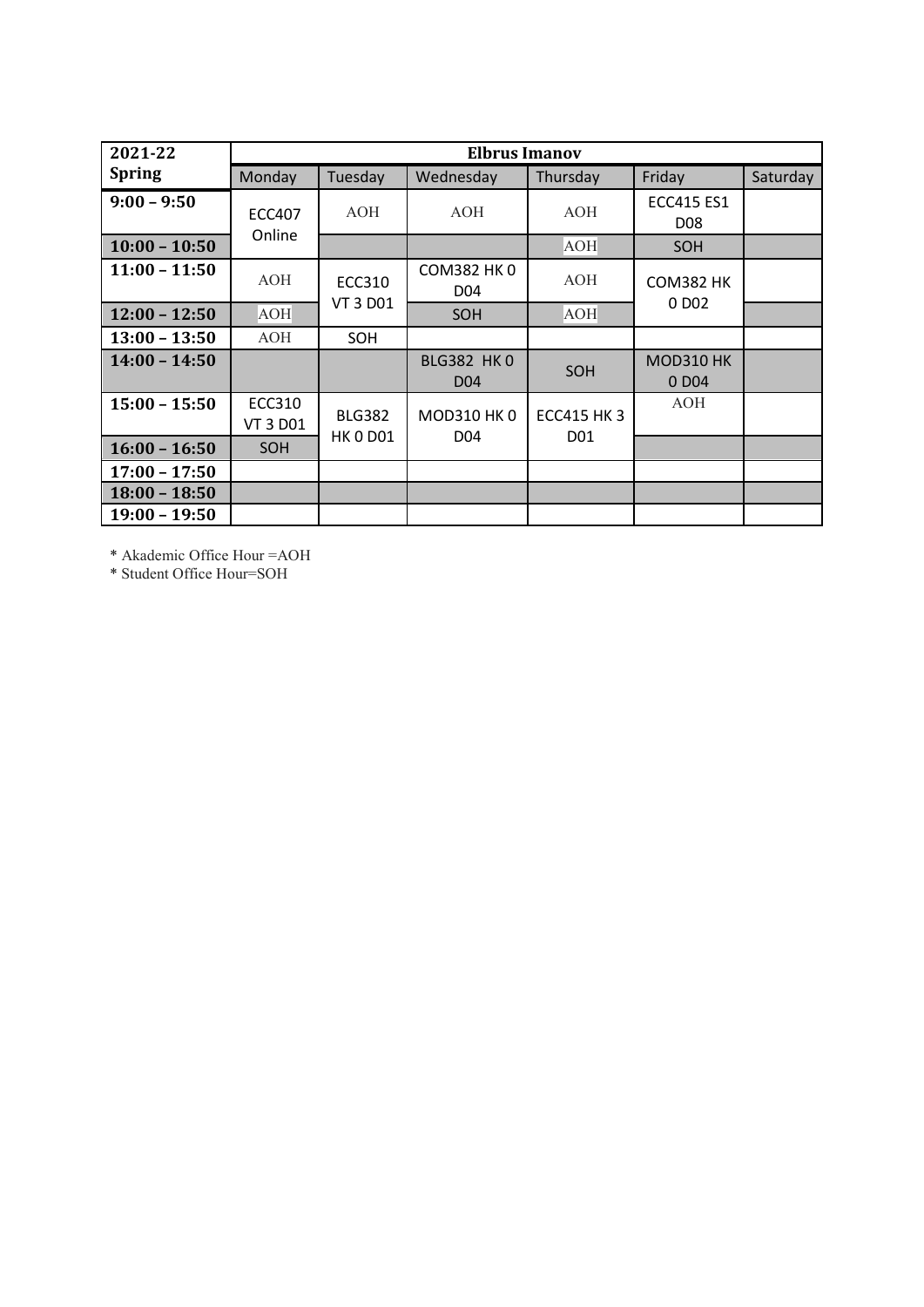| 2021-22         |                           |                             | Assist. Prof. Dr. John Bush Idoko |                          |                                 |          |
|-----------------|---------------------------|-----------------------------|-----------------------------------|--------------------------|---------------------------------|----------|
| <b>Spring</b>   | <b>Monday</b>             | <b>Tuesday</b>              | Wednesday                         | Thursday                 | Friday                          | Saturday |
| $9:00 - 9:50$   | <b>AOH</b>                |                             |                                   | <b>AOH</b>               | <b>AOH</b>                      |          |
| $10:00 - 10:50$ | <b>AOH</b>                |                             |                                   | <b>AOH</b>               |                                 |          |
| $11:00 - 11:50$ | <b>AOH</b>                |                             |                                   |                          |                                 |          |
| $12:00 - 12:50$ | <b>SOH</b>                | <b>CMP341</b><br>$L - 2103$ | SOH                               | SOH                      | SOH                             |          |
| $13:00 - 13:50$ | TE <sub>6</sub><br>Online | <b>CMP341</b><br>$L-2103$   | <b>AOH</b>                        | <b>AOH</b>               | SOH                             |          |
| $14:00 - 14:50$ | TE <sub>6</sub><br>Online | <b>CMP341</b><br>$L-2103$   | <b>AOH</b>                        | GCC603<br><b>VT2 D03</b> |                                 |          |
| $15:00 - 15:50$ | TE <sub>6</sub><br>Online | <b>CMP246</b><br>$L-2103$   | GCC603<br><b>VT2 D03</b>          | <b>JRN128</b><br>Online  | <b>ECC427</b><br><b>EZO D03</b> |          |
| $16:00 - 16:50$ | <b>ECC427</b><br>EZ3 D01  | <b>CMP246</b><br>$L-2103$   | GCC603<br><b>VT2 D03</b>          | <b>JRN128</b><br>Online  | <b>ECC427</b><br><b>EZO D03</b> |          |
| $17:00 - 17:50$ |                           | <b>CMP246</b><br>$L-2103$   | <b>AOH</b>                        | <b>JRN128</b><br>Online  |                                 |          |
| $18:00 - 18:50$ |                           |                             |                                   |                          |                                 |          |
| $19:00 - 19:50$ |                           |                             |                                   |                          |                                 |          |

\*AOH : Academic Office Hour

\*SOH: Student Office Hour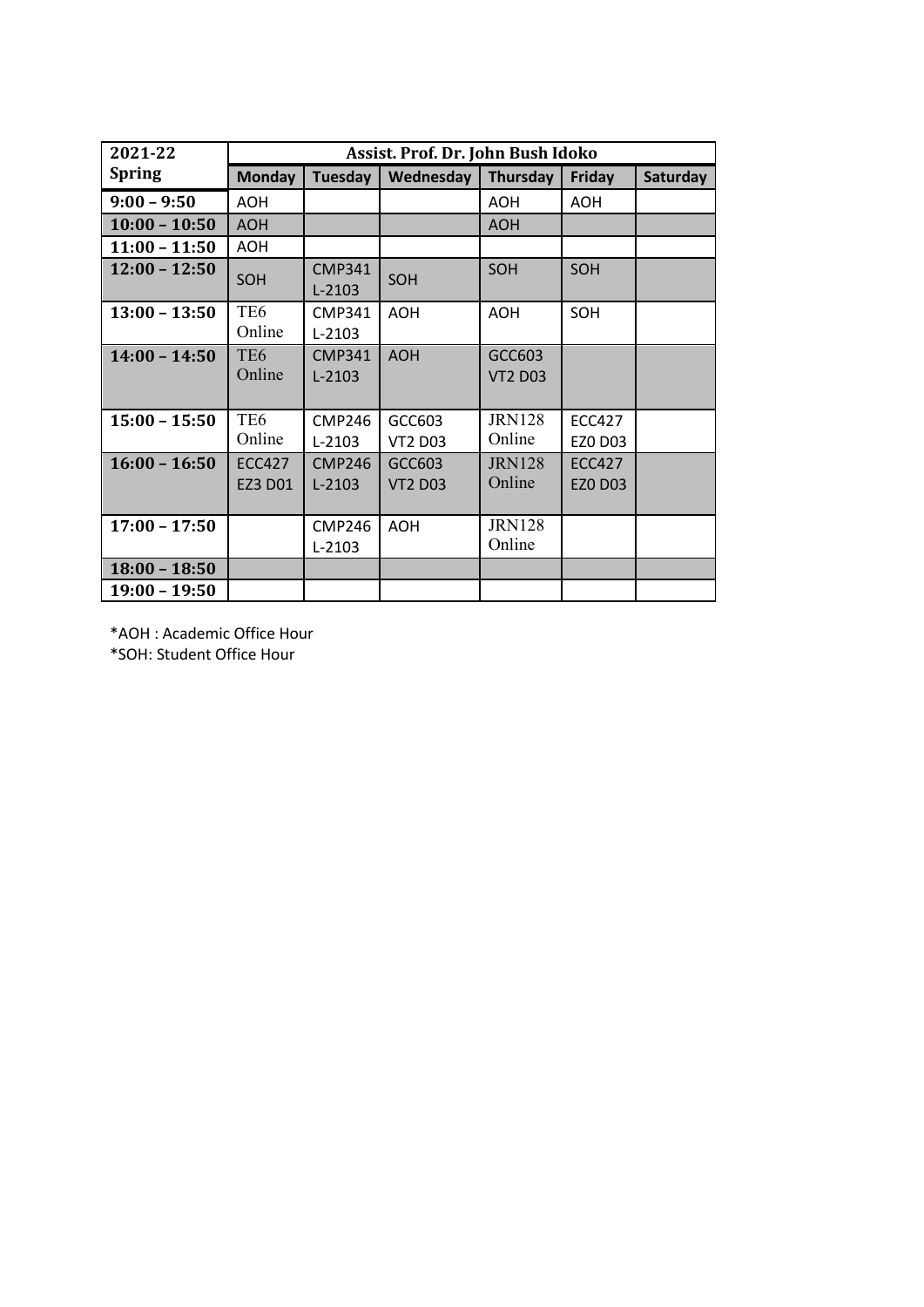| 2021-22 Spring  |                 |                 | Dr. Murat ARSLAN |                |                 |          |
|-----------------|-----------------|-----------------|------------------|----------------|-----------------|----------|
|                 | Monday          | Tuesday         | Wednesday        | Thursday       | Friday          | Saturday |
| $9:00 - 9:50$   |                 |                 |                  |                |                 |          |
| $10:00 - 10:50$ | <b>ECC423</b>   | <b>AOH</b>      | <b>AOH</b>       | <b>AOH</b>     | <b>AOH</b>      |          |
| $11:00 - 11:50$ | <b>ECC423</b>   | SOH             | SOH              | SOH            | SOH             |          |
| $12:00 - 12:50$ | <b>ECC423</b>   | <b>AOH</b>      | <b>AOH</b>       | <b>AOH</b>     | <b>AOH</b>      |          |
| $13:00 - 13:50$ | AOH             | <b>ECC 104</b>  | AOH              | AOH            | <b>BLG 333</b>  |          |
|                 |                 | <b>ES 2 D06</b> |                  |                | <b>VT 1 D03</b> |          |
| $14:00 - 14:50$ | <b>SOH</b>      | <b>AOH</b>      | <b>AOH</b>       | <b>ITE 100</b> | <b>AOH</b>      |          |
| $15:00 - 15:50$ | <b>BLG333</b>   | <b>AOH</b>      | AOH              | <b>ITE 100</b> | <b>ECC 104</b>  |          |
|                 | <b>VT 4 D02</b> |                 |                  |                | <b>ES 1 D07</b> |          |
| $16:00 - 16:50$ | <b>BLG333</b>   | <b>AOH</b>      | <b>AOH</b>       | <b>ITE 100</b> | <b>ECC 104</b>  |          |
|                 | <b>VT 4 D02</b> |                 |                  |                | <b>ES 1 D07</b> |          |
| $17:00 - 17:50$ |                 |                 |                  |                |                 |          |
| $18:00 - 18:50$ |                 |                 |                  |                |                 |          |
| $19:00 - 19:50$ |                 |                 |                  |                |                 |          |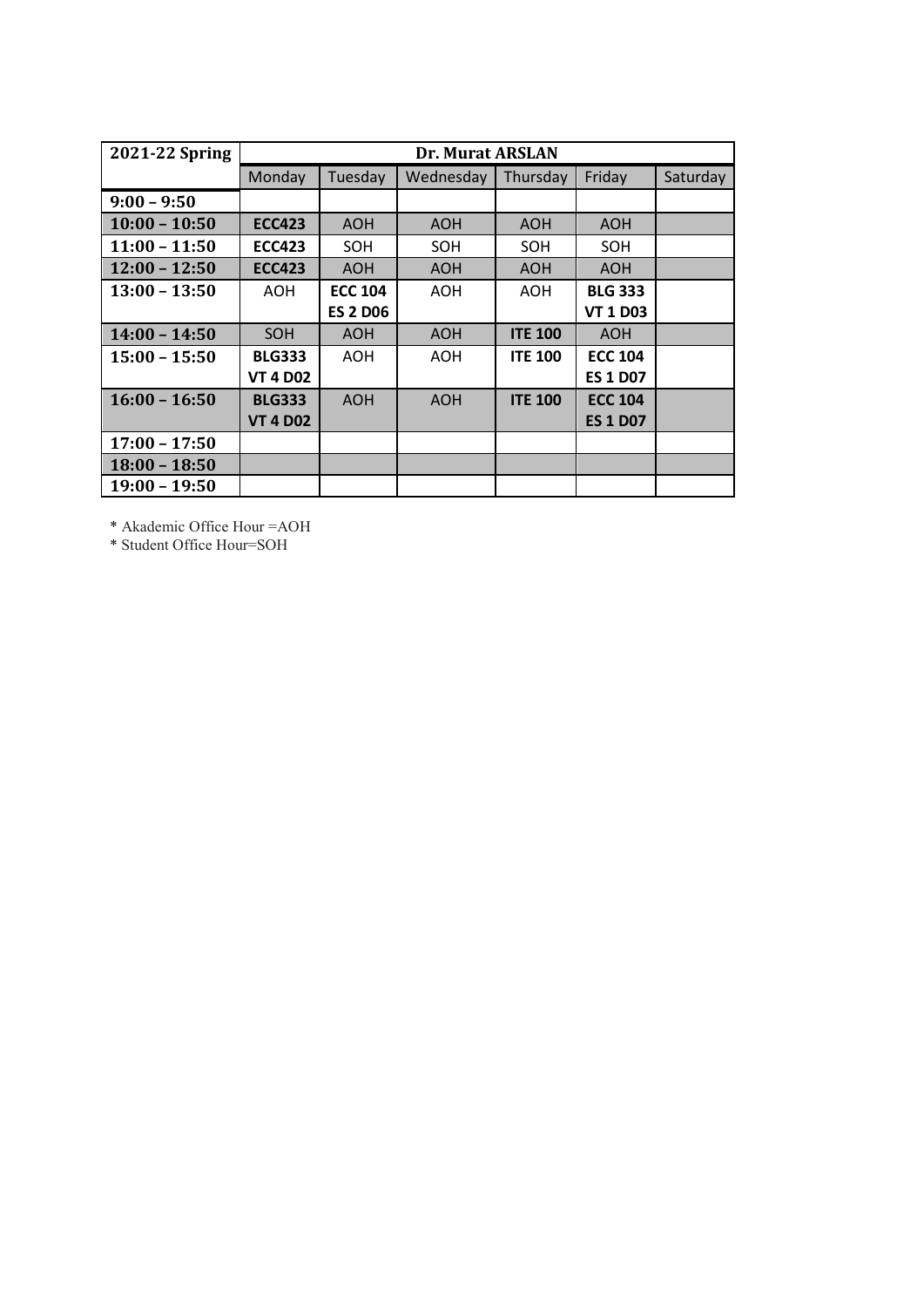| 2021-22            |                               |            | <b>M.SC. HAMIT ALTIPARMAK</b> |                               |                                                                 |
|--------------------|-------------------------------|------------|-------------------------------|-------------------------------|-----------------------------------------------------------------|
| <b>Spring</b>      | Monday                        | Tuesday    | Wednesday                     | Thursday                      | Friday                                                          |
| $9:00 -$<br>9:50   | 2BBMT, 3BSMT,<br>3YAZT MOD201 | LAB        | 8BBMT, 8BSMT,<br>8BMMT, 8YAZT | 2BBMT, 3BSMT,<br>3YAZT MOD201 | <b>LAB</b>                                                      |
| $10:00 -$<br>10:50 | <b>HK 0 D04</b>               |            | MOD413 VT 1 D03               | <b>VT 3 D02</b>               | <b>LAB</b>                                                      |
| $11:00 -$<br>11:50 | <b>LAB</b>                    | <b>LAB</b> | LAB                           | AOH                           | AOH                                                             |
| $12:00 -$<br>12:50 | <b>SOH</b>                    | <b>SOH</b> | SOH                           | SOH                           | <b>AOH</b>                                                      |
| $13:00 -$<br>13:50 | 6BBMT, 6BSMT,<br>6YAZT MOD303 |            |                               | 6BBMT, 6BSMT,<br>6YAZT MOD303 | <b>AOH</b>                                                      |
| $14:00 -$<br>14:50 | <b>VT 4 D02</b>               | <b>AOH</b> | <b>AOH</b>                    | <b>HK 0 D04</b>               | SOH                                                             |
| $15:00 -$<br>15:50 | <b>AOH</b>                    | <b>AOH</b> | <b>AOH</b>                    | <b>AOH</b>                    | 8BBMT, 8BSMT,<br>8BMMT, 8YAZT<br>MOD413 VT 1<br>D <sub>03</sub> |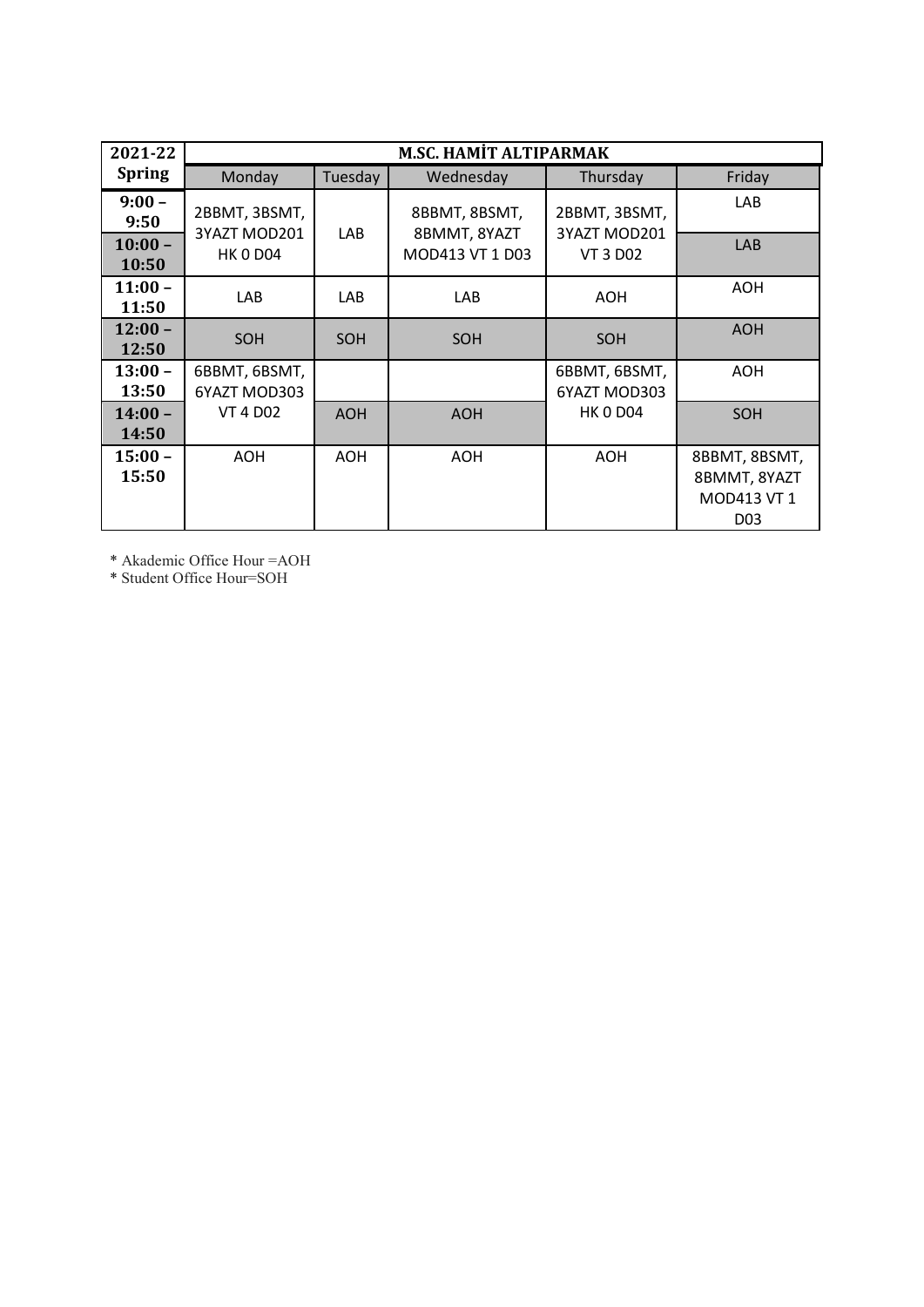|                 |                                   |                                   | <b>M.Sc. Ahmet Ilhan</b>          |                                   |                                   |                 |
|-----------------|-----------------------------------|-----------------------------------|-----------------------------------|-----------------------------------|-----------------------------------|-----------------|
| 2021-22 Spring  | <b>Monday</b>                     | <b>Tuesday</b>                    | Wednesday                         | <b>Thursday</b>                   | Friday                            | <b>Saturday</b> |
| $9:00 - 9:50$   | <b>MOD 106</b><br><b>HK 3 D01</b> |                                   |                                   | <b>MOD 101</b><br><b>HK 0 D02</b> |                                   |                 |
| $10:00 - 10:50$ | <b>MOD 106</b><br><b>HK 3 D01</b> | <b>AOH</b>                        | <b>AOH</b>                        | <b>MOD 101</b><br><b>HK 0 D02</b> | <b>ECC 005</b><br><b>EZ 0 D05</b> |                 |
| $11:00 - 11:50$ | <b>MOD 104</b><br><b>HK 3 D01</b> | <b>EET 232</b>                    | <b>MOD</b> 106<br>VT 3 D02        | <b>SOH</b>                        |                                   |                 |
| $12:00 - 12:50$ |                                   | <b>EET 232</b>                    | <b>MOD 106</b><br><b>VT 3 D02</b> |                                   | <b>SOH</b>                        |                 |
| $13:00 - 13:50$ |                                   |                                   |                                   | <b>MOD 104</b><br>VT 1 D03        | <b>EET 232</b>                    |                 |
| $14:00 - 14:50$ | <b>SOH</b>                        | <b>AOH</b>                        | <b>SOH</b>                        | <b>MOD 104</b><br>VT 1 D03        | <b>AOH</b>                        |                 |
| $15:00 - 15:50$ | AOH                               | <b>SOH</b>                        | <b>ECC 005</b><br><b>EZ 0 D05</b> | <b>AOH</b>                        | <b>AOH</b>                        |                 |
| $16:00 - 16:50$ | <b>AOH</b>                        | <b>MOD 101</b><br><b>ES 2 D06</b> | <b>ECC 005</b><br><b>EZ 0 D05</b> | AOH                               | AOH                               |                 |
| $17:00 - 17:50$ |                                   |                                   |                                   |                                   |                                   |                 |
| $18:00 - 18:50$ |                                   |                                   |                                   |                                   |                                   |                 |
| $19:00 - 19:50$ |                                   |                                   |                                   |                                   |                                   |                 |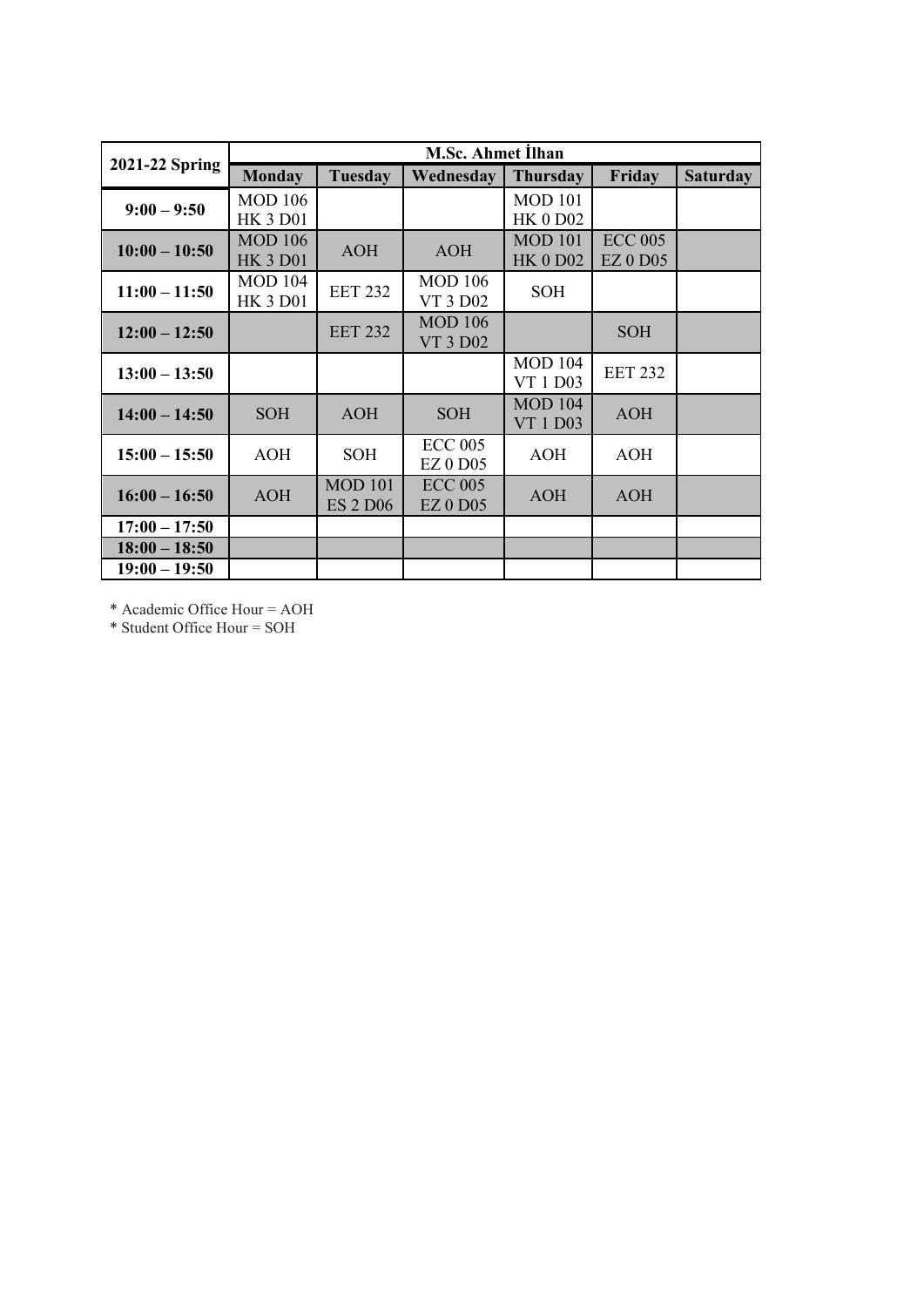| 2021-2022            |                                                 |                                 |               |                                     |                      |                  |
|----------------------|-------------------------------------------------|---------------------------------|---------------|-------------------------------------|----------------------|------------------|
| <b>Spring SPRING</b> | <b>Pazartesi</b>                                | <b>Salı</b>                     | Çarşamba      | Persembe                            | Cuma                 | <b>Cumartesi</b> |
| $9:00 - 9:50$        | ECC001 LAB G1                                   |                                 | MOD001 Lab    |                                     | <b>SOH</b>           |                  |
| $10:00 - 10:50$      | <b>SOH</b>                                      |                                 | BLG101 Online |                                     | ECC001 Lab<br>group2 |                  |
| $11:00 - 11:50$      | Mod406 Online                                   | <b>SOH</b>                      | BLG101 Online | <b>AOH</b>                          |                      |                  |
| $12:00 - 12:50$      | Mod406 Online                                   | <b>MOD102</b><br>Egitim ES1 DO6 | <b>SOH</b>    |                                     | <b>SOH</b>           |                  |
| $13:00 - 13:50$      | <b>SOH</b>                                      | MOD102<br>Egitim ES1 DO6        |               | <b>MOD405</b><br>Iktisat II -1 -D04 |                      |                  |
| $14:00 - 14:50$      | <b>MOD405</b><br>Iktisat ii 2<br><b>Derslik</b> | <b>MOD102</b><br>Egitim ES1 DO6 | MOD406LAB     | <b>MOD405</b><br>Iktisat II -1 -D04 |                      |                  |
| $15:00 - 15:50$      | <b>MOD405</b><br>D03(LAB)                       | MOD406<br>Egitim ES2 DO8        | <b>AOH</b>    | MOD102<br>Iktisat II -1 -D04        |                      |                  |
| $16:00 - 16:50$      |                                                 | <b>MOD406</b><br>Egitim ES2 DO8 | <b>AOH</b>    | <b>MOD102</b><br>Iktisat II -1 -D04 |                      |                  |
| $17:00 - 17:50$      |                                                 |                                 |               |                                     |                      |                  |
| $18:00 - 18:50$      |                                                 |                                 |               |                                     |                      |                  |
| $19:00 - 19:50$      |                                                 |                                 |               |                                     |                      |                  |